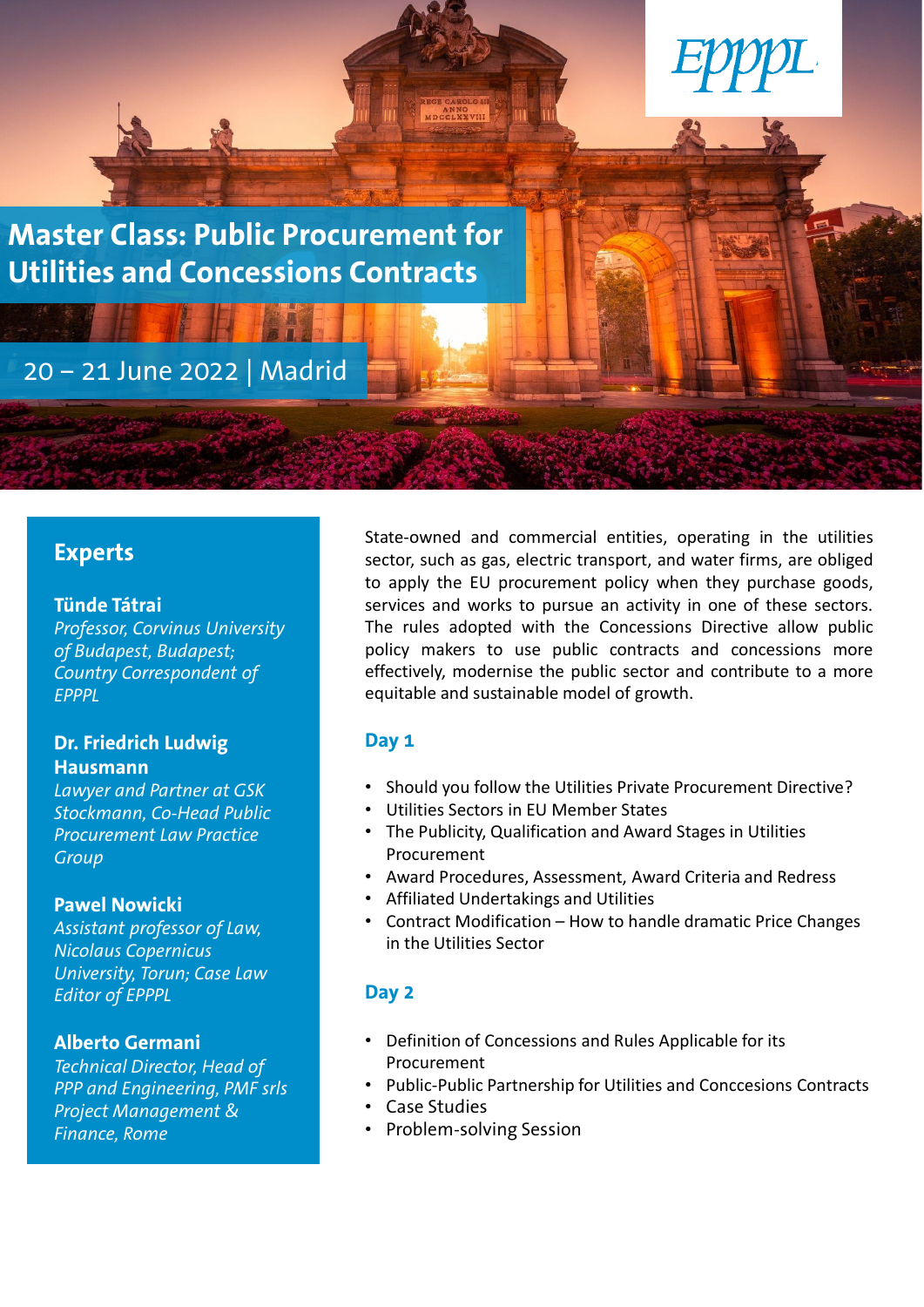# **Master Class: Public Procurement for Utilities and Concessions Contracts** 20 – 21 June 2022 | Madrid

# **Programme**

## **Day 1: Monday: 20 June**

09:00 Welcome and Introduction Round

## 09:15 **Should you follow the Utilities Private Procurement Directive?**

- Introduction to European Utilities Public Procurement Directive 2014/25/EU
- Which Directive to use? Mixed procurements
- Bodies governed by public law, Activities, Special and exclusive rights

*Tünde Tátrai, Professor, Corvinus University of Budapest, Budapest; Country Correspondent of EPPPL*

#### 10:00 **Utilities Sectors in EU Member States**

- Utilities and public procurement
- Changing the Scope of the Directive
- Characteristics of different sectors, excluded contracts, affiliated undertakings

*Tünde Tátrai, Professor, Corvinus University of Budapest, Budapest; Country Correspondent of EPPPL*

- 10:45 Q&A
- 11:00 Coffee Break
- **11:30 The Publicity, Qualification and Award Stages in Utilities Procurement**
	- Thresholds, Exclusion grounds, selection criteria, awarding criteria
	- Framework agreements, Dinamic purchasing systems, Prequalification System

*Tünde Tátrai, Professor, Corvinus University of Budapest, Budapest; Country Correspondent of EPPPL*

- 12:30 Q&A
- 12:45 Lunch Break
- **13:45 Award Procedures, Assessment, Award Criteria and Redress**

*Dr. Friedrich Ludwig Hausmann, Lawyer and Partner at GSK Stockmann, Co-Head Public Procurement Law Practice Group*

| 14:45 | <b>Affiliated Undertakings and Utilities</b>                                                                            |
|-------|-------------------------------------------------------------------------------------------------------------------------|
|       | Dr. Friedrich Ludwig Hausmann, Lawyer and<br>Partner at GSK Stockmann, Co-Head Public<br>Procurement Law Practice Group |
| 15:15 | Coffee Break                                                                                                            |
| 15:45 | <b>Contract Modification - How to handle dramatic</b><br><b>Price Changes in the Utilities Sector</b>                   |
|       | Pawel Nowicki, Assistant professor of Law,<br>Nicolaus Copernicus University, Torun; Case Law<br><b>Editor of EPPP</b>  |
| 16:45 | 0&A                                                                                                                     |
| 17:00 | End of Day 1                                                                                                            |

# **Day 2: Tuesday, 21 June**

| 09:00 | <b>Definition of Concessions and Rules Applicable</b><br>for its Procurement                                               |
|-------|----------------------------------------------------------------------------------------------------------------------------|
|       | Alberto Germani, Technical Director, Head of PPP<br>and Engineering, PMF srls Project Management &<br>Finance, Rome        |
| 10:00 | <b>Public-Public Partnership for Utilities and</b><br><b>Conccesions Contracts</b>                                         |
|       | <b>Alberto Germani, Technical Director, Head of PPP</b><br>and Engineering, PMF srls Project Management &<br>Finance, Rome |
| 11:00 | Coffee Break                                                                                                               |
| 11:30 | <b>Case Study</b>                                                                                                          |
|       | Alberto Germani, Technical Director, Head of PPP<br>and Engineering, PMF srls Project Management &<br>Finance, Rome        |
| 12:30 | Q&A                                                                                                                        |
| 13:00 | Lunch Break                                                                                                                |
| 14:00 | <b>Problem-Solving Session</b>                                                                                             |
|       |                                                                                                                            |

13:00 End of Day 2 and the Event